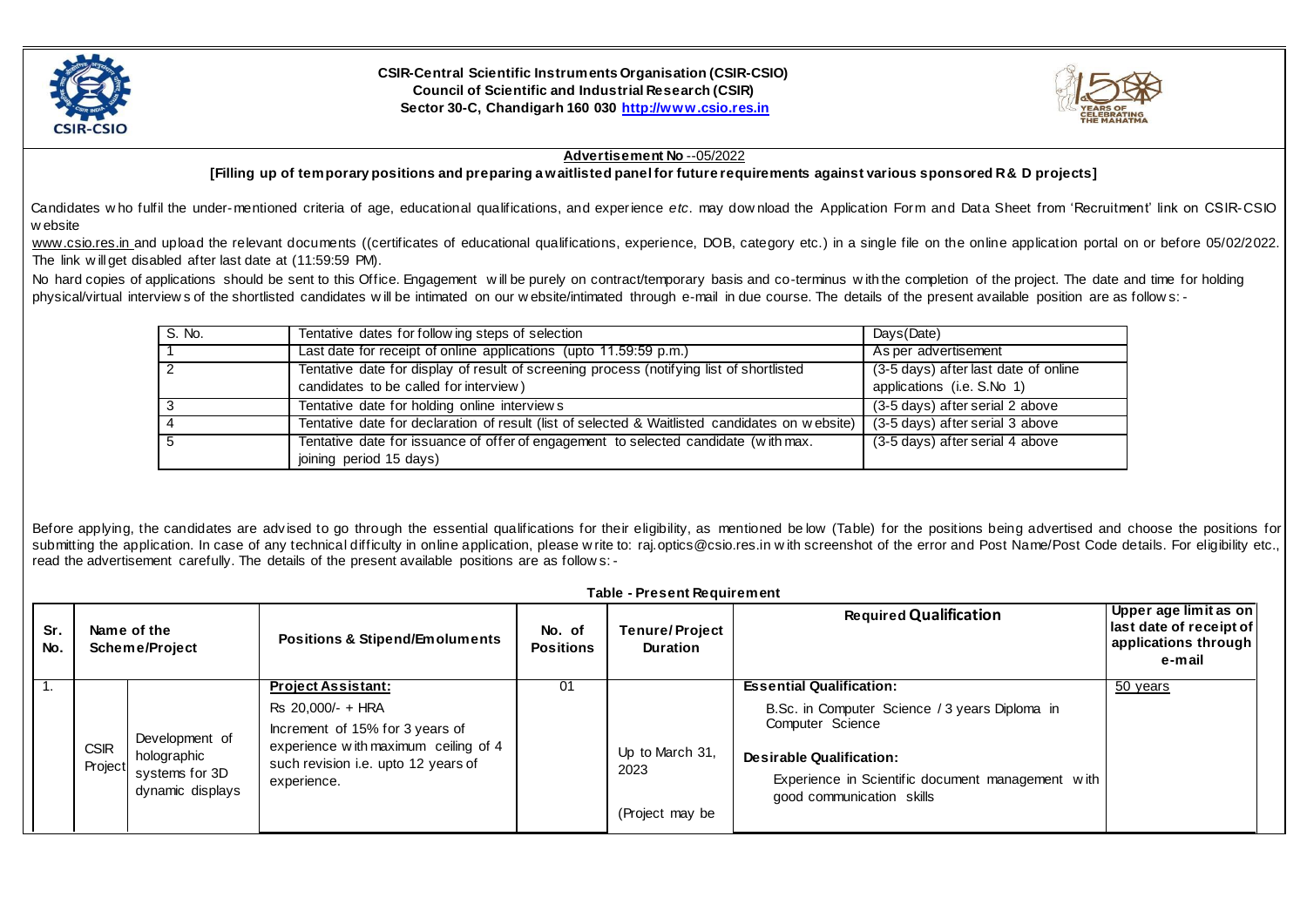|  | <b>Project Assistant:</b>                  | 01 | extended beyond | <b>Essential Qualification:</b>                             | 50 years |
|--|--------------------------------------------|----|-----------------|-------------------------------------------------------------|----------|
|  | Rs 20,000/- + HRA                          |    | March 2023,     | 3 years Diploma in Mechanical / Mechatronics                |          |
|  | Increment of 15% for 3 years of            |    | subject to      |                                                             |          |
|  | experience with maximum ceiling of 4       |    | availability of | <b>Desirable Qualification:</b>                             |          |
|  | such revision i.e. upto 12 years of        |    | funds and       |                                                             |          |
|  |                                            |    | sanction)       | Experience in fabrication/handling of opto-                 |          |
|  | experience.                                |    |                 | mechanical components                                       |          |
|  | <b>Project Associate-I</b>                 | 08 |                 | <b>Essential Qualification:</b>                             | 35 years |
|  | Or                                         |    |                 | For Project Associate-I: M. Sc. in Physics/Applied          |          |
|  | <b>Project Associate-II</b>                |    |                 | Physics/ Engineering Physics / Computational Physics /      |          |
|  | (Depending upon suitability)               |    |                 | Photonics/Opto-electronics/other optics and photonics       |          |
|  |                                            |    |                 | related areas from a recognized university.                 |          |
|  |                                            |    |                 |                                                             |          |
|  | <b>Project Associate-I:</b>                |    |                 | <b>Or</b>                                                   |          |
|  |                                            |    |                 |                                                             |          |
|  | (i) $31,000/-$ + HRA to scholars who are   |    |                 | B.E./ B. Tech in Instrumentation/ Electronics &             |          |
|  | selected through (a) National Eligibility  |    |                 | Instrumentation/Photonics/Optics & opto-electronics from    |          |
|  | Tests- CSIR- UGC NET including             |    |                 | a recognized university.                                    |          |
|  | lectureship (Assistant Professorship) or   |    |                 |                                                             |          |
|  | GATE OR (b) A selection process            |    |                 | For Project Associate-II: Above qualification with 2 years' |          |
|  | through National level examination         |    |                 | experience in research and development in relevant areas    |          |
|  | conducted by Central Government            |    |                 | in industrial and academic institutions or science and      |          |
|  | Department and their Agencies and          |    |                 |                                                             |          |
|  | institutions                               |    |                 | technology organizations and scientific activities and      |          |
|  |                                            |    |                 | services                                                    |          |
|  | (ii) Rs. $25000/- + HRA$ for others who do |    |                 |                                                             |          |
|  | not fall under (i) above.                  |    |                 | <b>Desirable Qualification:</b>                             |          |
|  |                                            |    |                 | M.E./ M.Tech in Applied Optics, Optical Engineering,        |          |
|  | <b>Project Associate-II:</b>               |    |                 | Opto-electronics, other optics and photonics related areas  |          |
|  |                                            |    |                 |                                                             |          |
|  | (i) Rs. $35000/- + HRA$ to Scholars who    |    |                 | Working experience in holography, interferometry, optical   |          |
|  | are selected through (a) National          |    |                 | metrology, optical design, optical fabrication, computer    |          |
|  | Eligibility Tests- CSIR- UGC NET           |    |                 | generated holography, display systems and Computer          |          |
|  | including lectureship (Assistant           |    |                 | programming in MATLAB, Python, C <sup>#</sup> , C++; Image  |          |
|  |                                            |    |                 | processing.                                                 |          |
|  | Professorship) or GATE OR (b) A            |    |                 |                                                             |          |
|  | selection process through National level   |    |                 |                                                             |          |
|  | examination conducted by Central           |    |                 |                                                             |          |
|  | Government Department and their            |    |                 |                                                             |          |
|  | Agencies and institutions.                 |    |                 |                                                             |          |
|  |                                            |    |                 |                                                             |          |
|  | (ii) Rs. 28000/- + HRA for others w ho do  |    |                 |                                                             |          |
|  | not fall under (i) above.                  |    |                 |                                                             |          |
|  |                                            |    |                 |                                                             |          |
|  | Senior Project Associate                   | 03 |                 | <b>Essential Qualification:</b>                             | 40 years |
|  | Rs 42,000/- +HRA                           |    |                 |                                                             |          |
|  |                                            |    |                 | (a) ME/M. Tech degree in Computer/Instrumentation/          |          |
|  |                                            |    |                 | Photonics/ Opto-electronics/ Other optics and               |          |
|  |                                            |    |                 |                                                             |          |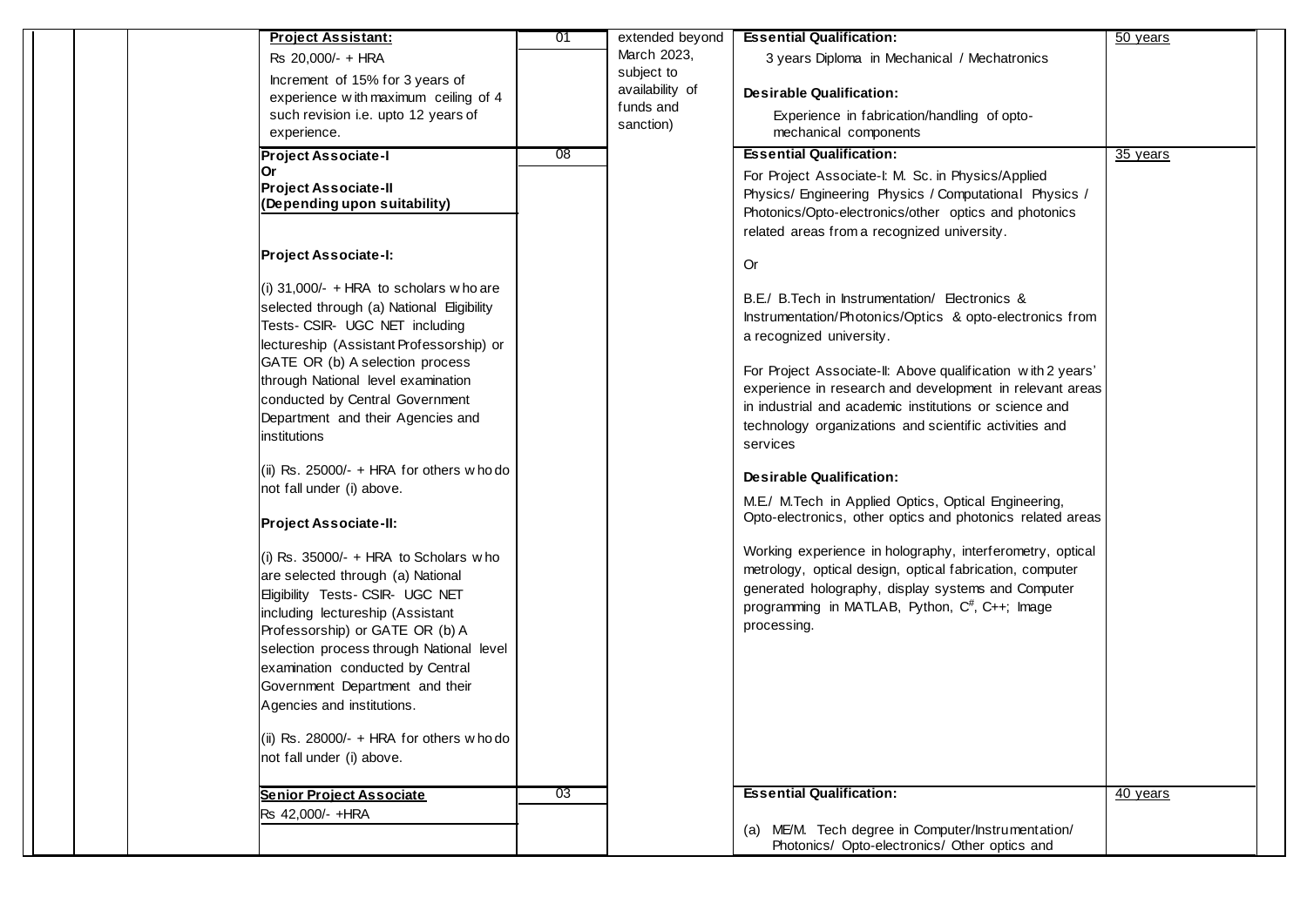|                                                                                                                                                                                                                                                                                                                                                                            |                 | photonics related areas from a recognized university.<br>(b) 2 years' experience in research and development in<br>relevant areas in industrial and academic institutions<br>or science and technology organizations and<br>scientific activities and services.<br><b>Desirable Qualification:</b><br>Working experience in holography, interferometry, optical<br>metrology, computer generated holography, Image<br>processing, display systems with Computer programming<br>in MATLAB, Python, $C^{\#}$ , $C_{++}$                                                                                                                                                                                             |                                                                       |
|----------------------------------------------------------------------------------------------------------------------------------------------------------------------------------------------------------------------------------------------------------------------------------------------------------------------------------------------------------------------------|-----------------|-------------------------------------------------------------------------------------------------------------------------------------------------------------------------------------------------------------------------------------------------------------------------------------------------------------------------------------------------------------------------------------------------------------------------------------------------------------------------------------------------------------------------------------------------------------------------------------------------------------------------------------------------------------------------------------------------------------------|-----------------------------------------------------------------------|
| <b>Project Scientist-I</b><br>Or<br><b>Project Scientist-II</b><br>(Depending upon suitability)<br>Project Scientist-I:<br>$56.000/- + HRA$<br>Increment of 5% for every two years of<br>experience subject to performance<br>review<br>Project Scientist-II:<br>$67.000 - + HRA$<br>Increment of 5% for every two years of<br>experience subject to performance<br>review | $\overline{02}$ | <b>Essential Qualification:</b><br>For Project Scientist-I: Doctoral degree in Physics/Applied<br>Physics/ Photonics/ Opto-electronics/Other optics and<br>photonics related areas from a recognized university.<br>For Project Scientist-II: Above qualification with 3 years<br>relevant experience in research and development in<br>industrial and academic institutions or science and<br>technology organizations and scientific activities and<br>services.<br>Desirable Qualification:<br>Working experience in holography, interferometry, optical<br>metrology, computer generated holography, Image<br>processing, display systems with Computer programming<br>in MATLAB, Python, $C^{\#}$ , $C_{++}$ | Project Scientist-I:<br>35 years<br>Project Scientist-II:<br>40 years |
| Total vacancies(s)                                                                                                                                                                                                                                                                                                                                                         | $\overline{15}$ | $\sim$                                                                                                                                                                                                                                                                                                                                                                                                                                                                                                                                                                                                                                                                                                            | $\overline{\phantom{a}}$                                              |

**\$**Upper age limit shall be reckoned as on the last date of receipt of applications.

**#**Experience: **Experience shall be counted after obtaining the minimum prescribed qualification.**

**\* Candidates possessing essential qualification (E.Q.) in the required area/discipline only should apply, others are not eligible. Result Awaited candidates (for the minimum educational qualification) are not eligible.**

**Other Benefits:** Accommodation (subject to availability), food facility and other amenities in campus.

## **Please note:**

1. **The performance of the candidates selected against all the above -mentioned positions will be reviewed at regular intervals (3/6 months etc.) and based on the performance as per the project mandate, further extension (if applicable) will be provided from time to time.** 

2. The candidates w ho have already served CSIR-CSIO or any other lab / institute of CSIR as any Project Assistant / Project Fellow / JRF (in contract R&D projects) / SRF (in contract R&D projects) / Research Associate etc. for a total period of 5 years or more are not eligible for these engagements. The candidates w ho have served for a period less than 5 years w ill have tenure up to remaining period till completion of five years.

3. **Medical Facilities** for self w ill be provided through CSIR-CSIO Dispensary only to the extent available as per rules. This w ill be limited to self only and not for family members/dependents.

4. **Reservation:**As regards reservation, if all things are equal, SC/ST/OBC/PH candidates may be given preference over General candidates so as to ensure their representation.